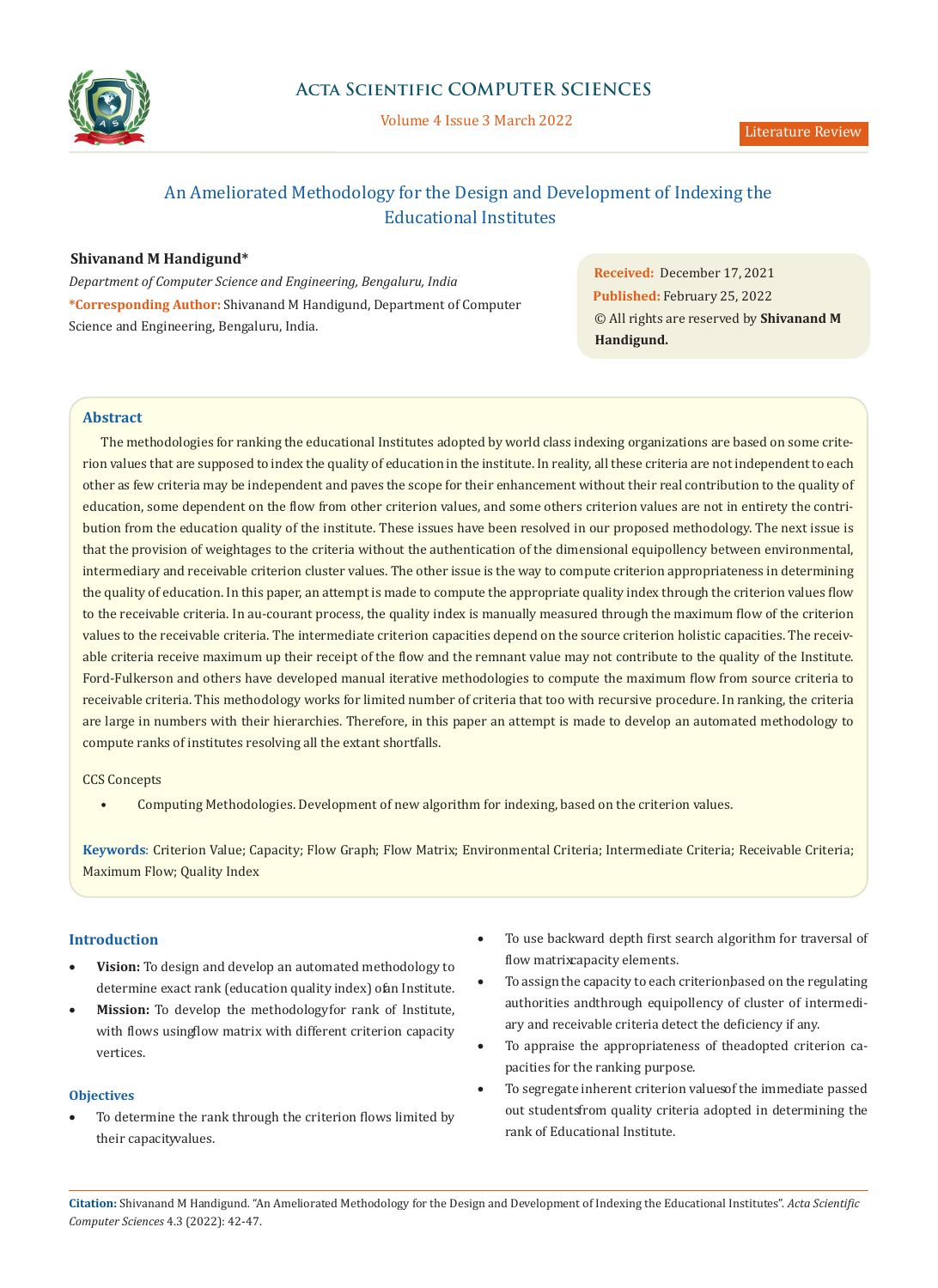#### **Motivation**

There are number of issues in the extant ranking systems. In the au-courant methodology, the rank of the institute is determined by the criterion values for criteria set by the individual indexing organization. These criteria are of three types viz., environmental criteria that provide momentum for the quality of the institute, the intermediate criteria that receives flow from environmental criteria and provide values flow to receivable criteria and the receivable criteria receive flow from intermediate criteria and decide the criterion quality values. The criteria and weightages are fixed by the regulating authority and receivable criteria each of whose value determines the quality of institute education and personal effort / intelligence or other factors of the individual stakeholders. The computation of intermediate criterion values also depends on receiving flows from environmental criteria. The computation of criterion values of receivable criteria depends on both the receiving flows of intermediate criteria and psychomotor knowledge access process of passed out students. Thus, the extant method of computing sole criterion capacities cannot solely determine quality of Institute's education. The weightages (values) for criteria or sub criteria set by the indexing organization have not been universally applicable. They should depend additionally on the efficacious intelligence (psychomotor knowledge acquisition process) of the receivable criteria. Moreover, the indexing organization might not have precisely defined the flow dependencies and might not have maintained the dimensional equipollency of cluster weightages between the three clusters of criteria and /or the participating Institute might have exemplified the receivable criterion values. These have to be resolved and in addition, the manual process of computing the value based on the appropriate criterion values cannot correctly determine the education quality as evidenced by average salary of outgone students. The next issue is the computation. The success of manual iterative computation depends on human expertness and the number of participating criteria. There is a need to automate the process of computation. In addition, the weightages, that determine the criterion capacities should be designed in such a way that there should be a proper equipollency between inter category capacities so as to receive ultimate capacitive flows of connected environmental criteria. Moreover, the indexing organizations have psychomotor knowledge acquisition process of the passed-out students.

The automatic computation requires two factors viz., the representation of weighted criteria / sub criteria and the methodology to compute. For flow dependent criterion weights, flow matrix may serve for representation for the understanding of both human

and machine. The methodology requires some traversal algorithm based on the order of travelogue. In the absence of flow dependency between individual criteria, the matrix may be a row vector of three cluster criterion categories.

#### **Literature Survey**

Quaquarelli Symonds (QS) and Times Higher Education (THE) are the world defacto standard indexing organizations for computing the rank of applicant educational institutes. In India, the National Institutional Ranking Framework (NIRF), is the standard indexing organization. These organizations determine ranking of institutes in general and also subject wise. IN QS, the general computation of ranking of institutes is based on Academic reputation (40%) based on academic survey of expert opinions (94000), Employer reputation (10%) based on employer survey (45000), Faculty-student ratio (20%) comprises number of faculty members per student, citation per faculty (20%) comprises total number of citations of faculty members of the institute over a period of five years divided by number of faculty members and international faculty ratio (5%) and international student ratio (5%) which gives international brand for the institute facilitating best practices and beliefs [1].

The 'THE' [2] determines the rank of institutions in five areas. In teaching (the learning environment) criterion (30%), comprises sub criteria reputation survey (15%), faculty-student ratio (4.5%), Doctorates-to-Bachelors degree (2.25%), Doctorate awarded to academic staff 6% and institutional income (2.25%). The academic survey taken annually (21000) underpins how the institution nurtures the next generation academics. Research (volume, income and reputation) (30%) criterion comprises reputation survey (18%), research, income (6%), research productivity (6%). The next criterion is Citations (research influence (30%). This is computed from citations of papers of the faculty in Elseavier and scopus database. The criterion international outlook (staff, student and research) 7.5% comprises proportion if of international staff (2.5%), proportion of international students (2.25%) and international collaboration (2.5%). The last criterion industry income (knowledge transfer) 2.5% [2].

Similarly, the National Institutional Ranking Framework (NIRF) [3] is the indexing organization for Indian Universities/institutes' ranking. This organization ranks the institutes in five criteria viz., Teaching, Learning and Resources (30%) criteria comprises sub criteria as student strength 6%, Faculty student ratio 9% Faculty qualification and experience 6% and financial resource utilization

**Citation:** Shivanand M Handigund*.* "An Ameliorated Methodology for the Design and Development of Indexing the Educational Institutes". *Acta Scientific Computer Sciences* 4.3 (2022): 42-47.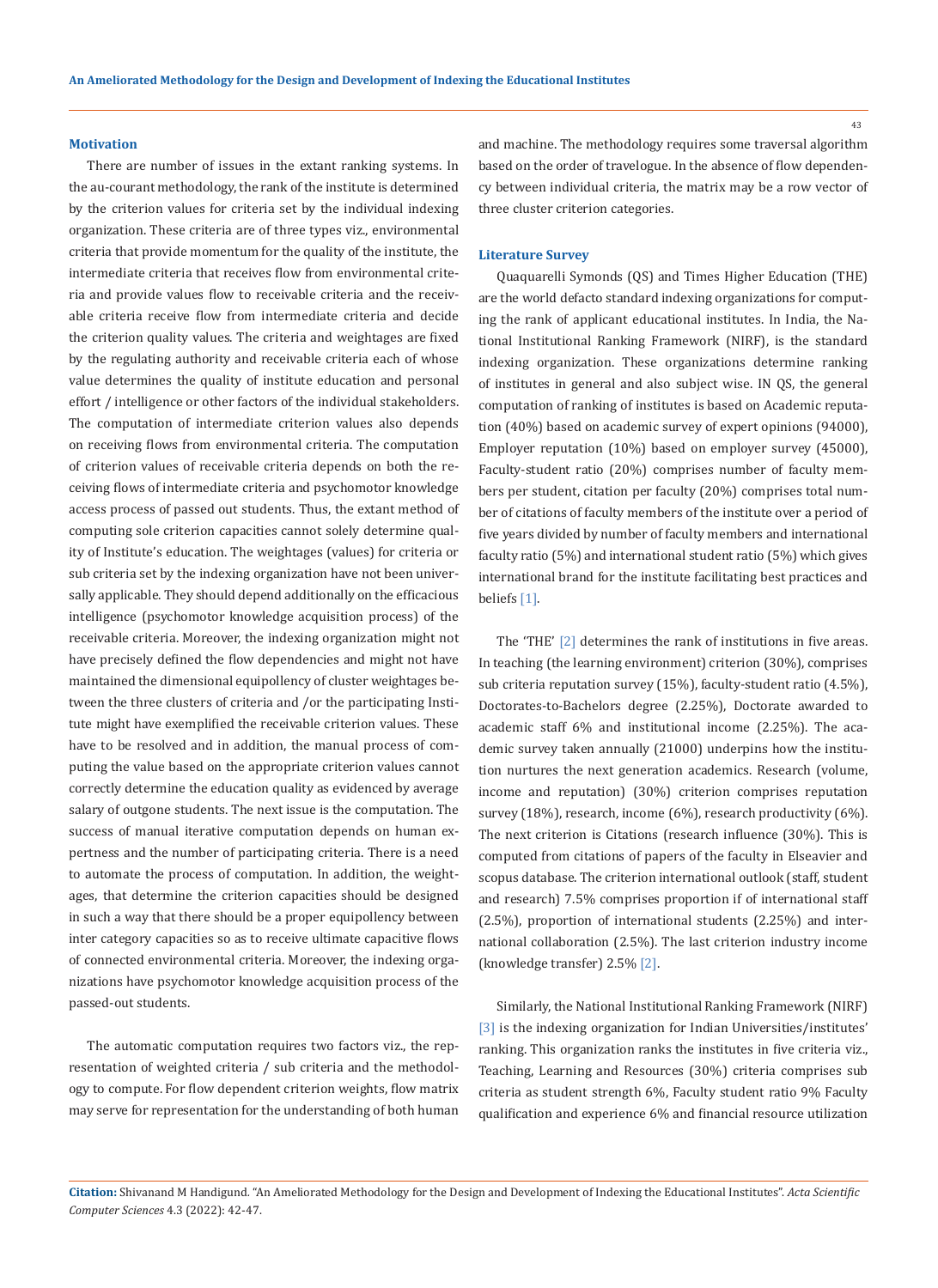9%. Research and Professional Practice (30%) comprises sub criteria Weighted average of quality publication per faculty (9%), citation per publication (12%), patents filed, granted and published (4.5%) and earning from knowledge transfer (4.5%), Graduation Outcomes (20%) comprises percentage of graduate students on campus placement 8%, percentage of students passed over three years 3%, minimum maximum and median salary of outgone student 4%, number of students admitted to top universities 3% and number of Ph. D. student graduated 2%. Outreach and Inclusivity (10%) comprises number of students enrolled from other states 2.5%, other countries 0.5%, percentage of women faculty 1%, percentage of girl students 1% and representation of women in the governing council 0.5%, percentage of economically and socially challenged students 2.5%, facilities for physically challenged students 2% and Perception (10%) [3]. These have been determined by the experts in the education field. There may be some flow dependencies between these criteria.

In these criteria, academic reputation, faculty-student ratio, international staff, economically and socially challenged students, girl students, women staff, and lady representation in Governing council are source criteria and not solely determines the quality of education. The values may be considered as of infinite capacity as their flow to intermediate criteria are the sole some determining factors.

Citation per faculty, research income, student strength, financial resource utilization, quality publication, patents filed, and campus placement, are flow dependent on source criteria and hence are intermediate flow dependent criteria. Their capacity maybe determined from regulating organization norms. These may be the maximum values and actual flow in from source criteria are the deciding factors. The flow out from these may not be greater than flow in.

Employer reputation, International faculty and students, reputation survey, doctorates- to Bachelors' degree, doctorates awarded to academic staff, income, from knowledge transfer, percentage of students passed, and median salary may not solely determine the quality as they may have positive or negative inherent characters. These are the sink criteria. Their achieved values are only capacities. The contribution of the institute is only the receipt of the flow from intermediate criteria.

This can be represented in the form of flow graph with vertices as criteria or sub criteria with their capacity as their weightages defined above. The flows from source and intermediate criteria are the sole factors and are represented by 'edges'. If the flow dependencies are not directly determinable, the graph will be a three vertices simple flow graph. Ford-Fulkerson et al have developed a manual technique to determine the maximum flow [4] from the flow dependent graph with vertices having certain preassigned capacities and edges have the actual flow for an instance of data. This is an iterative process and may not precisely determine the flow when number of criteria increases. Moreover, there does not exists maintenance of equipollency of capacities between the afore said three clusters of criteria. Therefore, there is quintessence of developing automated methodology to determine the appropriate flow of quality parameters. This needs the representation in machine understanding form. In this paper, an attempt is made to represent the graph in the flow matrix form of the order  $((n - (l + m)) X n)$ where  $n$  is the number of criteria and ' $\ell$ ' is the number of environmental and ' $m$ ' is the number of intermediary criteria. Now, the issue is the computation of maximum flow. The well- known depth first search (DFS) algorithm [5] may help with appropriate modification. The algorithm keeps on 'VISITing the progressive next node till the path exists. Then it PROCESSes in the backward direction, till the node have alternative progressive path/ paths. In this present scenario, the environmental criteria do not possess (as per our version) sole quality enhancing values, it has been assumed to have full criterion values wherever there exists path from intermediary or environmental criteria. This creates the problem in using direct DFS 'process' way. Therefore, in this paper, the backward DFS is developed and implemented. Here, processing is considered if there is path from receivable to environmental criteria.

#### **Taxonomy**

Flow graph G (V, E): The vertices  $V \in [1, (l+m)]$  for contains capacities of the criteria and  $(n - (l + m))$  receivable criteria contain their achieved values.

Flow Matrix  $((l + m) X (n - (l + m)))$  contains the capacities of vertices in diagonal elements of the submatrix  $((l + m) X (l + m))$ . The receivable criteria contain the achieved values comprising contribution of quality education and on their own in all the rows of their columns where there are flows to them. We have created dimensional equipollency of weights and ultimately the extent of the flow is considered for computation.

Environmental Criteria are the capacities provided by external agencies, all values of which may not participate in the quality of education. So, we have considered the flow as infinity.

**Citation:** Shivanand M Handigund*.* "An Ameliorated Methodology for the Design and Development of Indexing the Educational Institutes". *Acta Scientific Computer Sciences* 4.3 (2022): 42-47.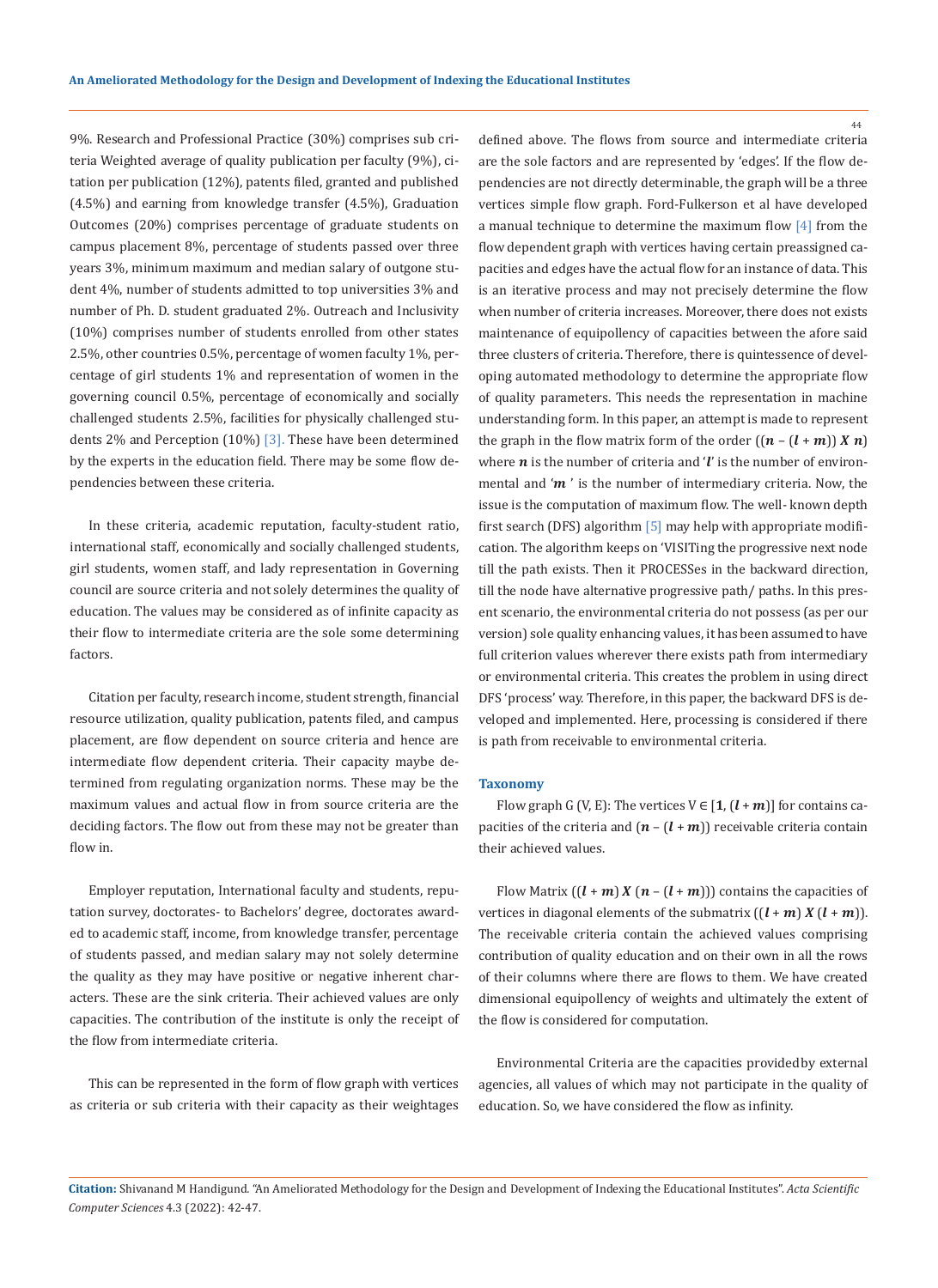Intermediate criteria are the values generated by environmental criteria. Therefore, provision is made for establishing the dimensional equipollency between the intermediary and receivable criterion clusters.

Receivable criteria are the achieved values by the flows they receive and on their own.

#### **Proposed methodology**

```
Let S1.52, ... . be the 1 environmental criteria, m be the<br>number of intermediary criteria V1, V2, ... and<br>T1.T2, ... . are the (n - (1 + m)) be the
   receiver
   criteria
  Procedure
Procedure:<br>
M_{ii}<br>
M_{ii}<br>
M_{ii}<br>
M_{ii}<br>
m environmental & intermediary criterion<br>
m<br>
m enters for i \in [1,(1+m)] and<br>
M_{ij} = receiver criterion values for \{i,j|i \in [1,(1+m),1] \}<br>
\{i,j\} \in \{low \} from \{i,j\}, \{j\2. for j := (i + m + 1) to m do<br>3. for i = 1 to (l + m) do4. If M_{ii} = 0 then i = i + 1 until M_{ii} \neq 0Temp(ij) = M_{ij}; Temp(ii) = M_{ii}6. for k := 1 to (l + m).: M_{ki} = 0, k := k1 until M_{ki} \neq 0, then Temp(ki) = M_{ki}1. If k \in [1,1] then Temp(kk) = M_{kk}; k \in K<br>
8. Repeat steps 5 to 7 until k \in [1,1]<br>
Q_{ij} := Q_{ij} + min \{M_{ij}, M_{kl}, M_{kl}, M_{kk}, M_{kl}, M_{kl}, \ldots\}\circuntil k[1, l]a M_{ij} := M_{ij} - Q_{ij}, M_{ii} := M_{ii} - Q_{ij}, M_{kj} - Q_{ij}, M_{kk} := M_{kk} - Q_{ij}, M_{ki} := M_{ki}.
  10
         Q_{ij}, M_{kk} = M_{kk} - Q_{ij};
         Repeat steps 5 to 10 until <math>M_{ij}</math> =<br>0 or min {<math>M_{ij}, M_{ii}, M_{ki}, M_{kk}, M_{kk}...</math>} =\mathbf{0}12. i = i + 1; Q_i = Q_i + Q_{ij}; Q_{ij} = 0;end( for i);<br>
Q := Q + Q_i; j = j + 1; Q_j = 0; and :<br>
Q is quality value of institute.
  13.<br>14.
 15.
                Q is quality value of institute.
```
#### **Case Study**

Since there is no flow to any of the intermediate vertex from Source, the remnant values of T1, T2 and T3 are not from the contribution of the quality education. The total flow from resource criteria is 120.

#### **Conclusion**

In au-courant scenario, the quality of education is determined by the sum of the criterion values of criteria achieved by appropriate organization, set by the indexing organization. In reality some criteria can be procured without their real contribution in the quality of education. In actual practice, the flow from these criteria only contributes towards quality of education. The intermediate criteria may have some capacities that are the sum of the values flowed to them. The maximum contribution from all these are their contributions in the achieved values of received criteria. The received criterion values may not completely from the quality of education i.e. the holistic flow from intermediate criteria. Part of receiving criterion values may be from the individual psychomotor knowledge accessing process of the individual. In deciding the quality



45

**Figure 1:** Graph depicting three types of criteria and the flows between them.

|  |  |  |  |  | S1 S2 V1 V2 V3 V4 V5 V6 V7 T1 T2 T3         |  |  |
|--|--|--|--|--|---------------------------------------------|--|--|
|  |  |  |  |  | $51 \infty$ C 60 30 00 00 00 00 00 00 10 00 |  |  |
|  |  |  |  |  | S2 C ∞ 00 30 10 00 00 00 00 00 00 00        |  |  |
|  |  |  |  |  | V1 00 00 60 30 00 50 00 00 00 00 00 00      |  |  |
|  |  |  |  |  | V2 00 00 00 60 20 10 40 50 00 00 00 00      |  |  |
|  |  |  |  |  | V3 00 00 00 00 65 00 00 20 70 00 00 00      |  |  |
|  |  |  |  |  | V4 00 00 00 00 00 95 00 40 10 00 00 80      |  |  |
|  |  |  |  |  | V5 00 00 00 00 00 00 105 30 00 50 00 00     |  |  |
|  |  |  |  |  | V6 00 00 00 00 00 00 00 75 00 40 40 00      |  |  |
|  |  |  |  |  | V7 00 00 00 00 00 00 00 00 45 40 10 20      |  |  |

**Figure 2**

The flow from S1-V2-V5-T1 is 30

|  |  |  |  |  | S1 S2 V1 V2 V3 V4 V5 V6 V7 T1 T2 T3               |  |
|--|--|--|--|--|---------------------------------------------------|--|
|  |  |  |  |  | $51 \infty$ C 60 00 00 00 00 0 C 00 10 00         |  |
|  |  |  |  |  | $S2 \n C \n \infty$ 00 30 10 00 00 0 $C$ 00 00 00 |  |
|  |  |  |  |  | V1 00 00 60 30 00 50 00 00 00 00 00 00            |  |
|  |  |  |  |  | V2 00 00 00 30 20 10 10 50 00 00 00 00            |  |
|  |  |  |  |  | V3 00 00 00 00 65 00 00 20 70 00 00 00            |  |
|  |  |  |  |  | V4 00 00 00 00 00 95 00 40 10 00 00 80            |  |
|  |  |  |  |  | V5 00 00 00 00 00 00 75 30 00 20 00 00            |  |
|  |  |  |  |  | V6 00 00 00 00 00 00 00 75 00 40 40 00            |  |
|  |  |  |  |  | V7 00 00 00 00 00 00 00 00 45 40 10 20            |  |
|  |  |  |  |  |                                                   |  |

**Figure 3**



**Citation:** Shivanand M Handigund*.* "An Ameliorated Methodology for the Design and Development of Indexing the Educational Institutes". *Acta Scientific Computer Sciences* 4.3 (2022): 42-47.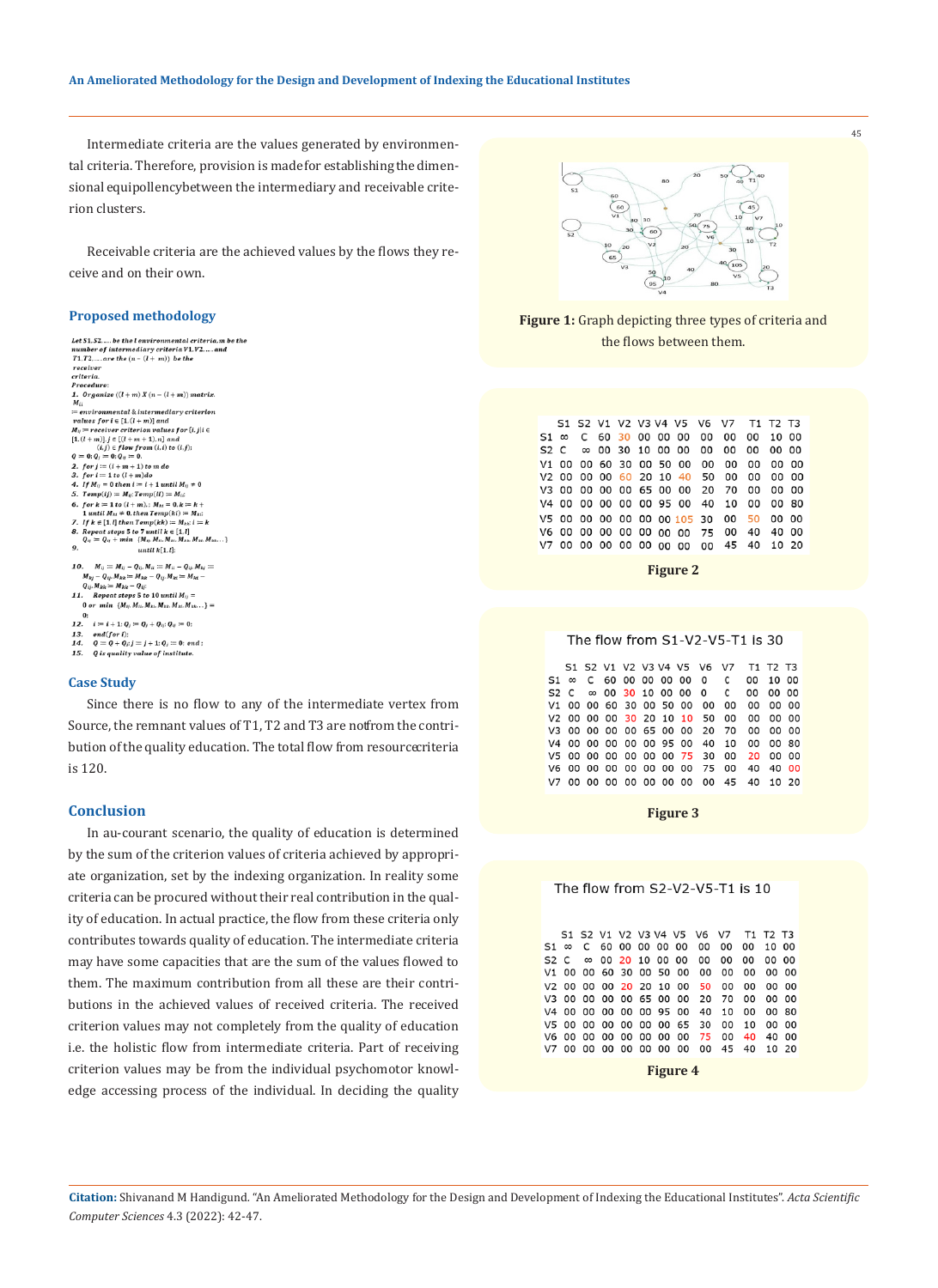| The flow from S2-V2-V6-T1 is 20 |  |  |  |  |  |  |  |  |                                                   |  |  |  |  |
|---------------------------------|--|--|--|--|--|--|--|--|---------------------------------------------------|--|--|--|--|
|                                 |  |  |  |  |  |  |  |  | S1 S2 V1 V2 V3 V4 V5 V6 V7 T1 T2 T3               |  |  |  |  |
|                                 |  |  |  |  |  |  |  |  | $51 \, \infty \,$ C 60 00 00 00 00 00 00 00 10 00 |  |  |  |  |
|                                 |  |  |  |  |  |  |  |  | S2 C ∞ 00 00 10 00 00 00 00 00 00 00              |  |  |  |  |
|                                 |  |  |  |  |  |  |  |  | V1 00 00 60 30 00 50 00 00 00 00 00 00            |  |  |  |  |
|                                 |  |  |  |  |  |  |  |  | V2 00 00 00 00 20 10 00 30 00 00 00 00            |  |  |  |  |
|                                 |  |  |  |  |  |  |  |  | V3 00 00 00 00 65 00 00 20 70 00 00 00            |  |  |  |  |
|                                 |  |  |  |  |  |  |  |  | V4 00 00 00 00 00 95 00 40 10 00 00 80            |  |  |  |  |
|                                 |  |  |  |  |  |  |  |  | V5 00 00 00 00 00 00 65 30 00 10 00 00            |  |  |  |  |
|                                 |  |  |  |  |  |  |  |  | V6 00 00 00 00 00 00 00 55 20 20 40 00            |  |  |  |  |
|                                 |  |  |  |  |  |  |  |  | V7 00 00 00 00 00 00 00 00 45 40 10 20            |  |  |  |  |
|                                 |  |  |  |  |  |  |  |  |                                                   |  |  |  |  |

**Figure 5**

| The flow from S1-V3-V6-T1 is 10 |  |  |  |  |  |  |                                           |  |  |  |  |  |  |  |
|---------------------------------|--|--|--|--|--|--|-------------------------------------------|--|--|--|--|--|--|--|
|                                 |  |  |  |  |  |  | S1 S2 V1 V2 V3 V4 V5 V6 V7 T1 T2 T3       |  |  |  |  |  |  |  |
|                                 |  |  |  |  |  |  |                                           |  |  |  |  |  |  |  |
|                                 |  |  |  |  |  |  |                                           |  |  |  |  |  |  |  |
|                                 |  |  |  |  |  |  | V1 00 00 50 30 00 40 00 00 00 00 00 00 00 |  |  |  |  |  |  |  |
|                                 |  |  |  |  |  |  | V2 00 00 00 00 20 10 00 30 00 00 00 00    |  |  |  |  |  |  |  |
|                                 |  |  |  |  |  |  | V3 00 00 00 00 55 00 00 10 70 00 00 00    |  |  |  |  |  |  |  |
|                                 |  |  |  |  |  |  | V4 00 00 00 00 00 95 00 40 10 00 00 80    |  |  |  |  |  |  |  |
|                                 |  |  |  |  |  |  | V5 00 00 00 00 00 00 65 30 00 10 00 00    |  |  |  |  |  |  |  |
|                                 |  |  |  |  |  |  | V6 00 00 00 00 00 00 00 45 20 10 40 00    |  |  |  |  |  |  |  |
|                                 |  |  |  |  |  |  | V7 00 00 00 00 00 00 00 00 45 40 10 20    |  |  |  |  |  |  |  |

**Figure 6**

#### The flow from S1-V1-V4-V6-T1 is 10

|  |  |  |  | S1 S2 V1 V2 V3 V4 V5 V6 V7 T1 T2 T3                  |  |  |
|--|--|--|--|------------------------------------------------------|--|--|
|  |  |  |  | $51 \infty$ C $40$ 00 00 00 00 00 00 00 00 10 00     |  |  |
|  |  |  |  | S2 C ∞ 00 00 00 00 00 00 00 00 00 00                 |  |  |
|  |  |  |  | V1 00 00 40 30 00 30 00 00 00 00 00 00 00            |  |  |
|  |  |  |  | V2 00 00 00 00 20 10 00 30 00 00 00 00 00            |  |  |
|  |  |  |  | V3 00 00 00 00 55 00 00 10 70 00 00 00               |  |  |
|  |  |  |  | V4 00 00 00 00 00 85 00 30 10 00 00 30               |  |  |
|  |  |  |  | V5 00 00 00 00 00 00 65 30 00 10 00 00               |  |  |
|  |  |  |  | V6 00 00 00 00 00 00 00 35 2 <mark>0</mark> 00 40 00 |  |  |
|  |  |  |  | V7 00 00 00 00 00 00 00 00 45 40 10 20               |  |  |

**Figure 7**

|  |                  |          |  |  |  |                         | The flow from S1-V1-V4-V6-V7-T1 is 10 |    |                         |    |    |          |     |  |
|--|------------------|----------|--|--|--|-------------------------|---------------------------------------|----|-------------------------|----|----|----------|-----|--|
|  |                  |          |  |  |  |                         |                                       |    |                         |    |    |          |     |  |
|  |                  |          |  |  |  |                         |                                       |    | S1 S2 V1 V2 V3 V4 V5 V6 | V7 |    | T1 T2 T3 |     |  |
|  | S1.              | $\infty$ |  |  |  | C 20 00 00 00           |                                       | oo | 00                      | oo | o٥ | 10       | 00  |  |
|  | S <sub>2</sub> C |          |  |  |  | $\infty$ 00 00 00 00 00 |                                       |    | 00                      | 00 | 00 | oο       | 00  |  |
|  | V1               |          |  |  |  | 00 00 20 30 00 10 00    |                                       |    | 00                      | 00 | 00 | 00       | ٥o  |  |
|  |                  |          |  |  |  | V2 00 00 00 00 20 10    |                                       | 00 | 30                      | 00 | oo | oo       | 00  |  |
|  |                  |          |  |  |  | V3 00 00 00 00 55 00    |                                       | 00 | 10                      | 70 | ٥o | o٥       | o٥  |  |
|  | V4               |          |  |  |  | 00 00 00 00 00 65 00    |                                       |    | 10                      | 10 | 00 | oo       | 80  |  |
|  |                  |          |  |  |  | V5 00 00 00 00 00 00 65 |                                       |    | 30                      | 00 | 10 | 00       | nn  |  |
|  | V6.              |          |  |  |  | . 00 .00 .00 00 .00 .00 |                                       | 00 | 15                      | 00 | 00 | 20.      | იი  |  |
|  | V7               |          |  |  |  | 00 00 00 00 00 0        | 00                                    | ററ | o٥                      | 25 | 20 | 10       | -20 |  |
|  |                  |          |  |  |  |                         | <b>Figure 8</b>                       |    |                         |    |    |          |     |  |

|  |  | The flow is from $S1-V1-V4-V6-T2$ is 20 |
|--|--|-----------------------------------------|
|--|--|-----------------------------------------|

S1 S2 V1 V2 V3 V4 V5<br>∞ C 10 00 00 00 00 V6  $V<sub>7</sub>$ T1 T<sub>2</sub> T<sub>3</sub>  $1000$  $51 \n\infty$ 00 00 00 S2 C ∞ 00 00 00 00 00 00 00 00 00 00 V1 00 00 10 30 00 00 00 00 00 00 00 00 V2 00 00 00 00 20 00 00 10 00 00 00 00 V3 00 00 00 00 55 00 00 10 70 00 00 00 V4 00 00 00 00 00 65 00 10 10 00 00 80 V5 00 00 00 00 00 00 65 30 00 10 00 00 V6 00 00 00 00 00 00 00 05 00 00 10 00 V7 00 00 00 00 00 00 00 00 25 20 10 20

**Figure 9**

### There is flow from s1-V1-V4-V7-T1 is 10

|                                                   |  |  |  | S1 S2 V1 V2 V3 V4 V5 V6 V7 T1 T2 T3 |                |  |
|---------------------------------------------------|--|--|--|-------------------------------------|----------------|--|
| $51 \, \infty \, C \, 20 \, 00 \, 00 \, 00 \, 00$ |  |  |  |                                     | 00 00 00 10 00 |  |
| $S2 \, C \, \infty \, 00 \, 00 \, 00 \, 00 \, 00$ |  |  |  |                                     | 00 00 00 00 00 |  |
| V1 00 00 20 30 00 00 00                           |  |  |  |                                     | 00 00 00 00 00 |  |
| V2 00 00 00 00 <del>10</del> 10 00                |  |  |  |                                     | 20 00 00 00 00 |  |
| V3 00 00 00 00 55 00 00                           |  |  |  |                                     | 10 70 00 00 00 |  |
| V4 00 00 00 00 00 45 00                           |  |  |  |                                     | 00 00 00 00 80 |  |
| V5 00 00 00 00 00 00 65                           |  |  |  |                                     | 30 00 00 00 00 |  |
| V6 00 00 00 00 00 00 00                           |  |  |  |                                     | 05 00 00 20 00 |  |
| V7 00 00 00 00 00 00 00                           |  |  |  |                                     | 00 25 10 10 20 |  |
|                                                   |  |  |  |                                     |                |  |

**Figure 10**

of education, these externally achieved values may be discarded. Hitherto this has not been considered by the world class indexing organizations. Another issue is manual computation representing the entire scenario by flow graph serves only for limited number of criteria that too iteratively. There is quintessence need to automate this process as criteria are on the increase. In this paper, the flow graph is represented in machine understanding flow matrix form. The complicated issue of filtering values responsible only for quality of education is solved with modified DFS through backward visiting and forward processing. This, may contribute to the indexing organizations to decide the genuine factors in quality of 'institutes' education and assigning ranks to them. This will also streamline the weightage given to each criterion through dimensional equipollence. As a byproduct, the developed methodology, identifies the correctness and completeness of the criterion weightages set by the indexing organization and detects the fraudulent data entered by the competing institute. The purpose of this paper is limited to determine the educational rank of the Institute and hence the inherent characters of passed-out students which are outside the scope of quality of education, have not been categorically weighed.

**Citation:** Shivanand M Handigund*.* "An Ameliorated Methodology for the Design and Development of Indexing the Educational Institutes". *Acta Scientific Computer Sciences* 4.3 (2022): 42-47.